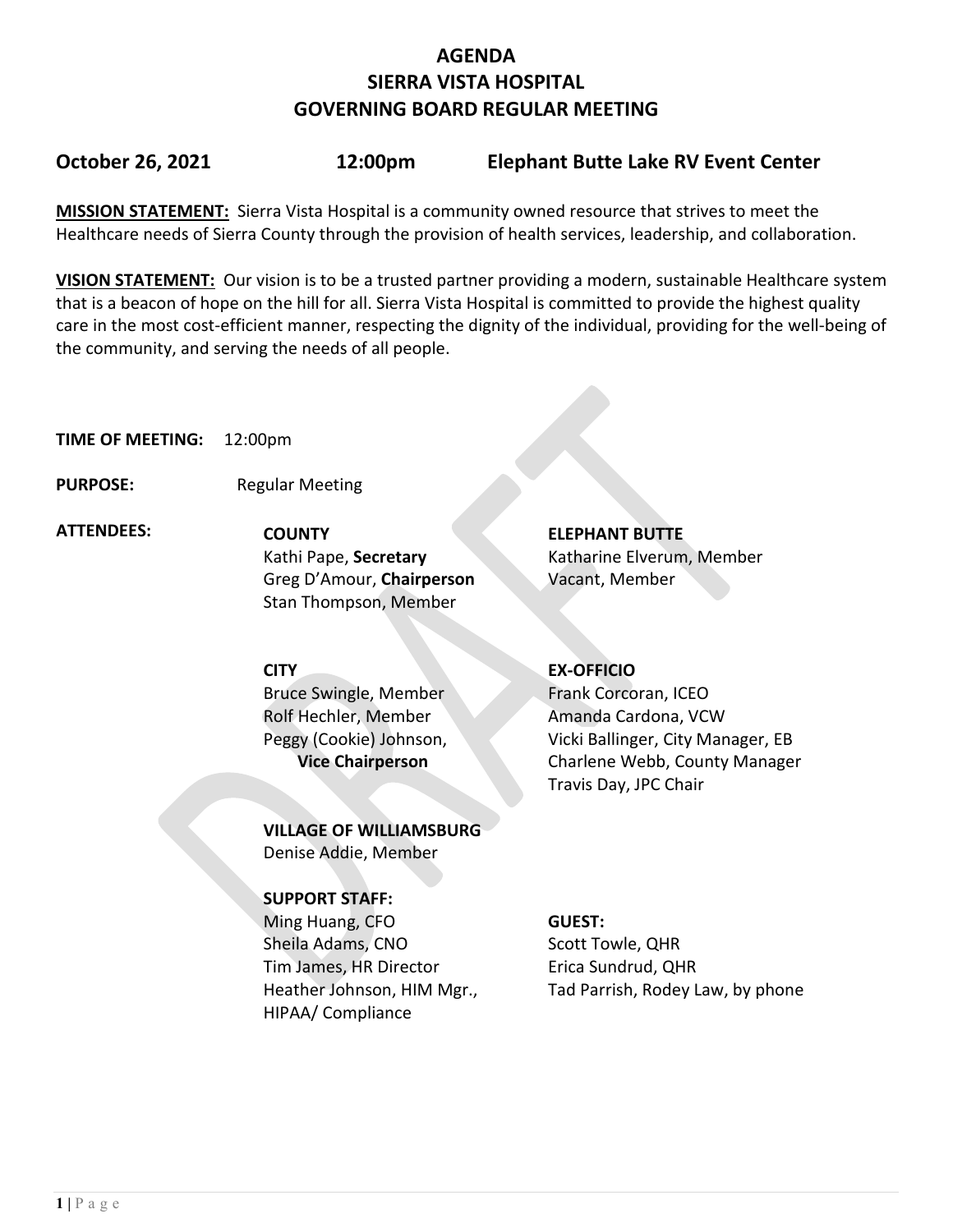| <b>AGENDA ITEMS</b>                                                                | <b>PRESENTER</b>                                                                             | <b>ACTION REQUIRED</b>      |
|------------------------------------------------------------------------------------|----------------------------------------------------------------------------------------------|-----------------------------|
| 1. Call to Order                                                                   | Greg D'Amour, Chairperson                                                                    |                             |
| <b>Pledge of Allegiance</b><br>2.                                                  | Greg D'Amour, Chairperson                                                                    |                             |
| <b>Roll Call</b><br>3.                                                             | Jennifer Burns                                                                               | <b>Quorum Determination</b> |
| 4. Approval of Agenda                                                              | Greg D'Amour, Chairperson                                                                    | Amend/Action                |
| <b>Governing Board Member?"</b>                                                    | "Are there any items on this agenda that could cause a potential conflict of interest by any |                             |
| 5. Approval of minutes<br>A. September 21, 2021 Meeting Minutes                    | Greg D'Amour, Chairperson                                                                    | Amend/Action                |
| 6. Public Input $-$ 3-minute limit                                                 |                                                                                              | Information                 |
| 7. Old Business-                                                                   | A. Employee Retirement Options- Tim James, HR Director & Ming Huang, CFO                     | Report/Action               |
| 8. New Business-<br>A. Arena Health, Dr. V Presentation                            |                                                                                              | Information/Action          |
| 9. Finance Committee- Cookie Johnson, Chairperson<br>A. September Financial Report | Ming Huang, CFO                                                                              | Report/Action               |
| 10. Board Quality Committee- Denise Addie, Chairperson<br>No meeting               |                                                                                              | Report                      |
| 11. Joint Conference Committee-Stan Thompson, Chairperson<br>No Med Staff meeting  |                                                                                              | Report                      |
| 12. Administrative Reports                                                         |                                                                                              |                             |
| A. Human Resources                                                                 | Tim James, HR Director                                                                       | <b>Discussion</b>           |
| <b>B. CNO Report</b>                                                               | Sheila Adams, CNO                                                                            | Discussion                  |
| 1. Safety Committee 9/21                                                           | Sheila Adams, CNO                                                                            | <b>Discussion</b>           |
| C. CEO Report                                                                      | Frank Corcoran, ICEO                                                                         | <b>Discussion</b>           |
| D. Governing Board<br>1. COVID Vaccine and Testing Status                          | Greg D'Amour, Chairperson                                                                    | Discussion                  |
| <b>Motion to Close Meeting:</b>                                                    |                                                                                              |                             |

**13.** Executive Session – In accordance with Open Meetings Act, **NMSA 1978, Chapter 10, Article 15, Section 10-15-1 (H) 2, 7, and 9 the Governing Board will vote to close the meeting to discuss the following items:**

| Greg D'Amour, Chair |
|---------------------|
| Scott Towle, QHR    |
|                     |